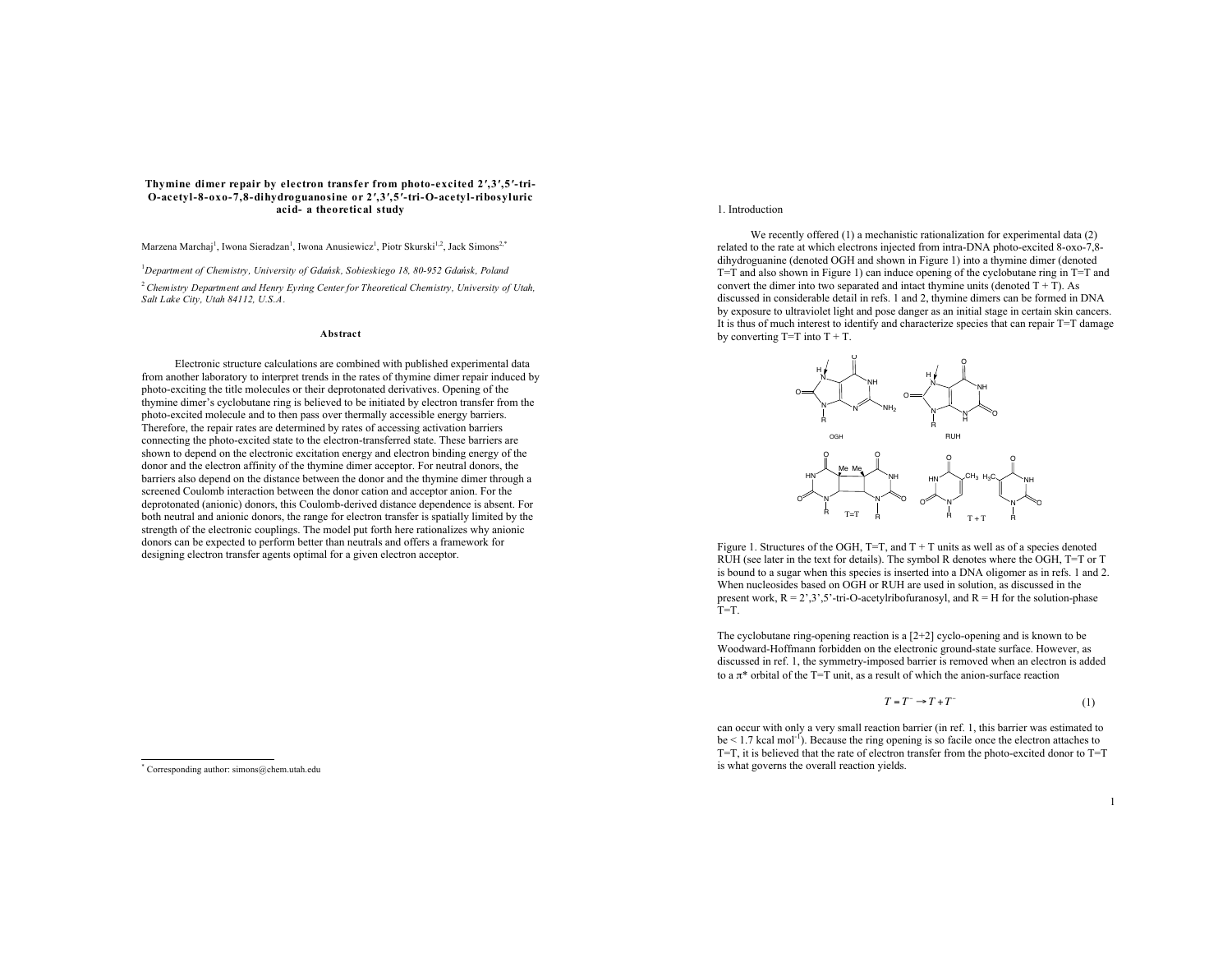In the experiments of ref. 2, an OGH unit was inserted into a DNA double strand oligomer containing one T=T damage site; an example is shown in Figure 2.

> 5'-CACAGCAT=TACAGTACAC-3' 18<sub>mer</sub> 3'-TCTGTGTCGOA ATGTCATGTGT-5' 22mer

Figure 2. An example of the T=T containing double-strand oligomers used in ref. 2 (taken from ref. 1). The symbol O is used here to label the OGH unit.

In a series of experiments, an OGH was inserted at various locations within the 18mer or the 22mer in Figure 2. Each such sample was subjected to ultraviolet photons having energy  $\leq 4.1$  eV (this is an energy range within which neither DNA's bases nor T=T absorb) for a time duration t after which the sample was subjected to HPLC analysis to determine what fraction of the sample remained T=T damaged and what fraction had been repaired. Analysis of the fraction of repair as a function of time displayed first-order kinetics behavior with rate constants in the range of  $1x10^{-2}$  min<sup>-1</sup> at 22 °C. The rate of T=T repair was found to depend upon (i) whether the OGH is in the same strand as or in the strand opposite the  $T=T$ , (ii) whether the OGH is to the 3' side of the  $T=T$  or toward the 5' side of the T=T, and (iii) how many bases separate the T=T from the OGH. A sample of the T=T rate data is shown in Figure 3 for several locations of the OGH. Explaining how and why these repair rates depend on the location of the OGH relative to the T=T was the primary focus of ref. 1



Figure 3. T=T ring opening rates (in % per min) for eight locations of the OGH unit (labeled O in this figure to avoid confusing OGH with the DNA base G) within the sequence shown in Figure 2 (taken from Figure 1 in ref. 1)

A primary conclusion of ref. 1 was that the Coulomb stabilization of the OGH<sup>+</sup>  $\dots$ T=T<sup>-</sup> ion pair formed when the photo-excited OGH (denoted OGH\*) transfers an electron to the proximal T=T plays an important role in the energetics of the electrontransfer reaction. In particular, it was shown in ref. 1 that, in the absence of Coulomb stabilization, the reaction

 $OGH^*...T = T \rightarrow OGH^+...T = T$ <sup>-</sup> (2)

although exothermic, has a Marcus activation barrier that is far too large to be consistent with ref. 2's observed rates of ring opening. However, after including the Coulomb stabilization energy, which depends on the distance R between the OGH and T=T units and hence on the position of the OGH within the oligomer of Figure 2, we were able to show in ref. 1 that the pattern of ring-opening rates illustrated in Figure 3 can be interpreted in terms of how the Marcus activation energies and the donor-acceptor coupling strengths vary with R. We showed that only for  $R \leq c a \cdot 6 \hat{A}$  is the Coulomb stabilization sufficiently strong to produce a thermally accessible Marcus activation barrier and that, for R-values in this range, the rates decay with R in a manner consistent with exp(- $\beta$ R) as expected in electron-transfer processes (a value of  $\beta$  = 0.6 Å<sup>-1</sup> was inferred).

In the present work, we turn our attention to interpreting a subsequent related series of experiments (3) from the Burrows group. In those experiments a solution containing  $0.2$  mM T=T and 0.2 mM of an OGH or RUH based nucleoside or both (as explained in Figure 1, OGH and RUH are then  $2^{\prime},3^{\prime},5^{\prime}$ -tri-O-acetyl-8-oxo-7,8dihydroguanosine 2',3',5'-tri-O-acetyl-ribosyluric acid, respectively) in an aqueous buffer solution whose pH could be controlled was used to generate the reactive T=T, OGH, and RUH species. These solutions were again subjected to ultraviolet photons having energy  $<$  4.1 eV (where both OGH and RUH are known to have  $\pi \pi$ <sup>\*</sup> absorptions) at 22°*C* for a length of time t, after which the yield of ring opening was determined by HPLC.

In Figure 4 we show the T=T repair yield for four samples as functions of the time over which the ultraviolet radiation is applied. One sample contains only the T=T species described above. The other three samples contained either the OGH or RUH nucleoside described above or a nucleoside containing the DNA base guanine (G) in place of the OGH or RUH. In all cases, the pH was held fixed at 7.0.



Figure 4. Yield of T=T repair as a function of ultraviolet light exposure time for four solutions containing  $T=T$  at  $pH = 7$ . The species labeled OG and RU in this figure are what we call OGH and RUH, respectively (provided by authors of refs. 2 and 3).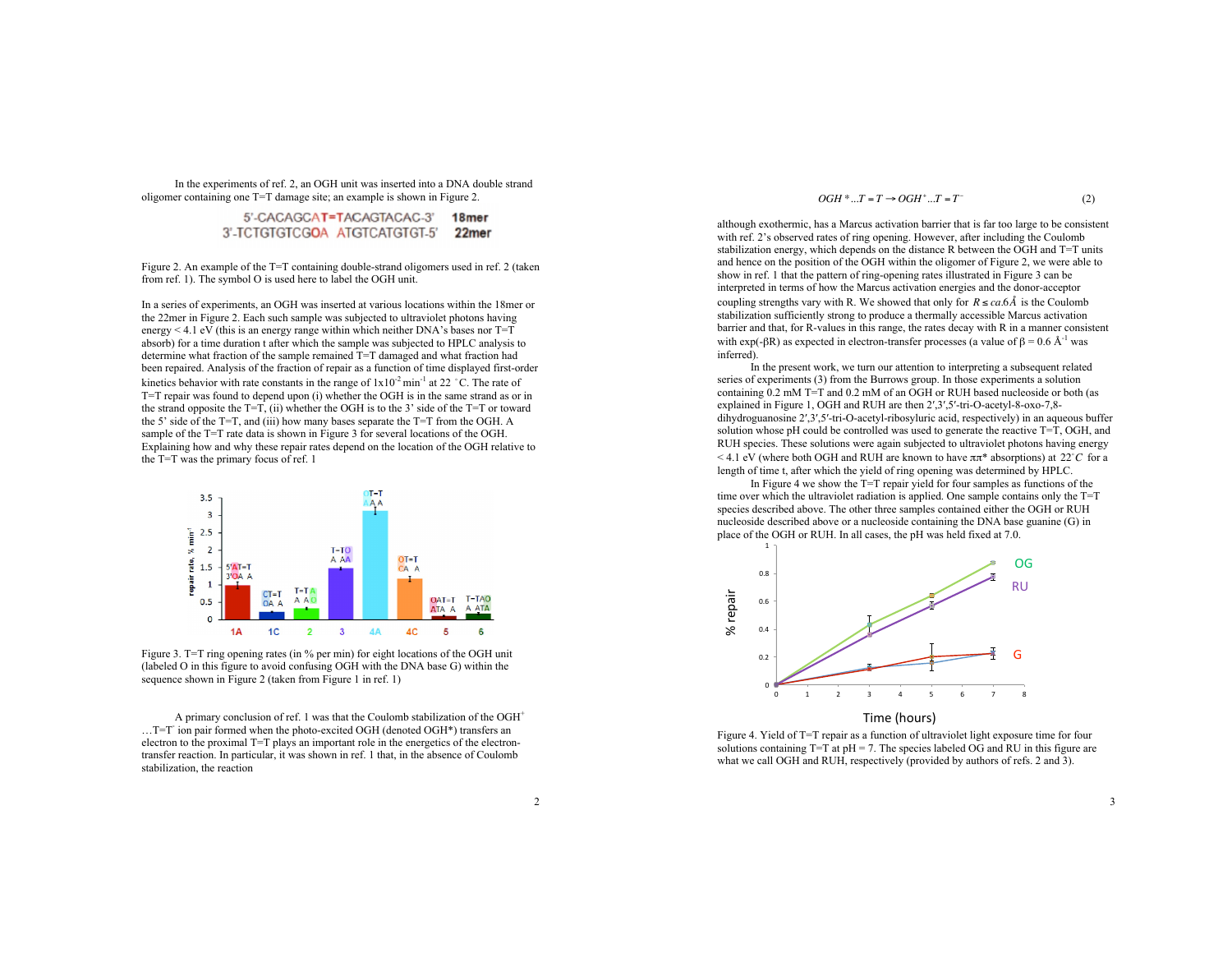The first thing to notice is that the presence of guanine has no effect above background  $(i.e.,$  results for T=T alone). This is not surprising since G is known to not absorb photons in the energy range < 4.1 eV. In addition, we note that both the OGH and RUH nucleosides enhance the T=T ring opening yields and by similar amounts, but with OGH being slightly more efficient. The latter fact was said to be surprising in ref. 3 because RUH was claimed by those authors to be slightly easier to oxidize than OGH and, because the ring opening is believed to require an electron transfer from OGH or RUH to T=T, these energetic factors would favor RUH over OGH. However, as we show later, our results suggest that RUH is actually more difficult to oxidize than OGH.

Next, we note that there appear to be orders of magnitude differences between the  $T=T$  repair vields in Figure 4 and those obtained in ref. 2 where the OGH and  $T=T$  units are constrained by their presence within the DNA duplex to distances of 3-6 Å. The highest yield (0.8% in 7 h) in Figure 4 corresponds to ca.  $2x10^{-3}$ % min<sup>-1</sup>, while the higher yields reported in ref. 2 were ca. 3 % min<sup>-1</sup>, 700 times higher. To determine whether these differences likely derive from the fact that the OGH and T=T units are spatially unconstrained in the solution phase experiments of ref. 3 while, as noted above, they lie within ca. 6 Å in the DNA oligomer experiments of ref. 2, we offer the following analysis.

A concentration of 0.2mM for OGH or RUH corresponds to a nucleoside density of ca.  $1.2 \times 10^{-7}$  nucleotides per  $\AA^3$ . Based on the results of refs. 1 and 2, we assume that the photo-initiated ring-opening reaction can occur only if the T=T and nucleoside are within 6 Å. We can estimate the number of nucleosides within 6 Å of any given  $T=T$  in solution to be  $\frac{4}{3}\pi 6_A^3 x 1.2x 10^{-7} \hat{A}^{-3} = 1x 10^{-4}$  nucleosides. In contrast to this solution-phase

donor-acceptor pair density  $\rho$ , in the DNA oligomer experiments of ref. 2, the pair density  $\rho$  is unity (i.e., there is one donor within 6 Å of each T=T). Based on these density differences alone, we would expect the yield of  $T=T$  repair in the DNA oligomers to be  $10^4$  times that observed in the solution-phase experiments or ca.10<sup>4</sup> x 2x10<sup>-3</sup> % min<sup>-1</sup>  $= 20$  % min<sup>-1</sup>. In fact, the measured T=T repair yields in DNA are ca. 3 % min<sup>-1</sup>, the main point being that the observed yields in DNA are not higher than one would expect if the only difference between the oligomer and solution-phase experiments were the density of donor-acceptor pairs. In the DNA experiments, the location of OGH relative to T=T within the oligomer governs the repair yield, and the Coulomb stabilization energy limits the OGH-to-T=T distance to within ca. 6 Å for the electron transfer to have a thermally accessible Marcus activation energy. In the solution-phase experiments, the concentration of the OGH or RUH in the solution determines the fraction of T=T species that have an OGH or RUH within ca. 6 Å which then determines the repair yields shown in Figure 4.

So, we believe the data suggest that the photo-induced electron transfer mechanisms operative in the experiments of refs. 2 and 3 are identical; only the local densities of donor-acceptor pairs are different. This interpretation of the yields observed in ref. 3 could be tested by repeating the experiments with different concentrations of OGH or RUH; the mechanism just proposed would predict yields that vary linearly with this concentration.

After finding that photo-excited OGH and RUH appear to induce T=T ring opening, the workers in ref. 3 carried out another series of experiments in which OGH,

RUH, and T=T concentrations and photon energies and intensities identical to those detailed earlier were used. However, in these experiments, the pH of the buffer solution was varied from 5 to 9 to explore the possibility that deprotonation of the OGH or RUH nucleoside (probably at the positions labeled with arrows in Figure 1 to generate anionic species we denote by  $\overline{OG}$  or  $\overline{RU}$ ) would affect the photo-initiated  $T=T$  ring opening rate. Because the  $pK_a$  values of OGH and RUH are 8.6 and 6, respectively (see ref. 3), one would expect to observe significant changes in the ring-opening rates at pH values in these ranges if the anionic reagents behave qualitatively different than the neutral OGH or RUH. In Figure 5 we show the  $T=T$  ring-opening rates obtained after 5 h of exposure to ultraviolet radiation at a range of pH values.



Figure 5. T=T repair rates for OGH or RUH containing samples as well as for a sample containing no OGH or RUH as functions of pH after exposure to ultraviolet light for 5 h (provided by authors of refs. 2 and 3).

The background T=T repair rate data of Figure 5 are consistent with those shown in Figure 4 as are the  $pH = 7$  data shown for OGH and RUH. However, there are two features of the data in Figure 5 that are surprising and that constitute the focus of the present study:

1. The T=T repair rate displays very weak, if any, variation as the pH traverses the pK<sub>a</sub> of RU. It appears that RUH (for pH values below 6) and RU<sup>-</sup> (for pH values above 6) behave in similar ways as T=T repair agents.

2. The T=T repair rates for OGH increase considerably (by a factor of 10 or more) as one increases the pH from 7 through and beyond the  $pK_a = 8.6$  of OGH. This suggests that the anionic OG-is a better T=T repair agent than neutral (not deprotonated) OGH.

The reasons underlying these observations as well as comparisons between the T=T repair rates for anionic OG<sup>-</sup> and RU<sup>-</sup> and non-deprotonated OGH and RUH will be provided in this report. In Section 2, we detail the electronic structure methods used in the present study. In Sections 3 and 4, we present our results and summarize our findings.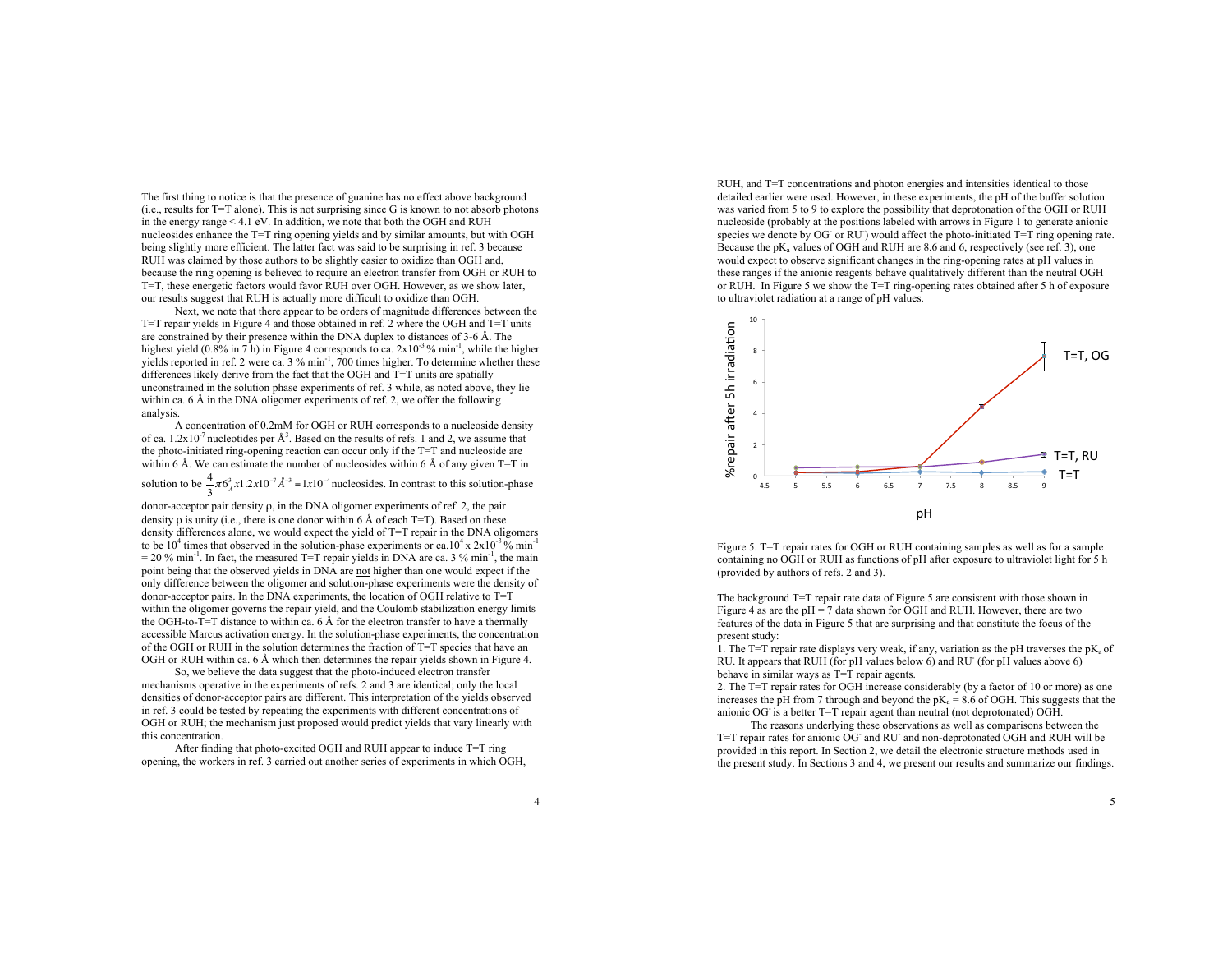2. Methods

The equilibrium structures of the anionic OG and RU and the non-deprotonated neutral OGH and RUH were determined at the Møller-Plesset (MP2) perturbation level with  $6-31++G(d,p)$  (4,5) basis sets. Each anion's vertical electron binding energy (DE) was calculated by subtracting the anion's energy (in the presence of whatever solvation environment was being studied) from that of the corresponding radical neutral (in the presence of the same solvation environment but relaxed to accommodate the removal of the excess electron) at the equilibrium geometry of the anion. The neutral OGH and RUH vertical ionization potentials (IP) were calculated by subtracting the neutral's energy (in the presence of whatever solvation environment was being studied) from that of the corresponding radical cation (in the presence of the same solvation environment but relaxed to accommodate the removal of the electron) at the equilibrium geometry of the neutral. Adiabatic DEs and IPs were obtained in a similar manner but with the geometry of the neutral radical or radical cation optimized, respectively. The corresponding energy data for the neutral  $T=T$  and its anion  $T=T$  were obtained using the same approach in ref. 1, and we make use of these electron affinity (EA) values here.

The electronic excitation energies for singlet states were obtained from the TD-DFT (6.7.8) technique using Becke's Three Parameter Hybrid Method with the LYP (Lee-Yang-Parr) correlation functional (B3LYP) (9,10) and 6-31++G(d,p) basis sets and at the equilibrium geometry of the absorbing species.

To approximate the effect of surrounding solvent molecules on the electronic energies of the neutral, cationic, and anionic species, we employed the polarized continuum (PCM) solvation model (11,12,13) within a self-consistent reaction field treatment, as implemented in the Gaussian09 program. From these calculations, free energies for the neutral, cation, and anion species are obtained that contain enthalpic and entropic contributions from the solvent. Hence, the DE and IP data we report later reflect these solvent thermodynamic effects.

Studies with dielectric constants  $\varepsilon$  of 1.0 (gas phase), 2.02 (cyclohexane), and 78.39 (water) were included to gain appreciation for how strongly the most important aspects of the resulting data depend on the solvation strength and to provide the data needed to determine Marcus-theory (14) thermodynamic and solvent reorganization parameters appropriate to our systems:

i. The TD-DFT electronic excitation energies were all obtained using  $\epsilon = 78$  because the experiments of ref. 3 were performed in dilute aqueous solutions.

ii. The OG<sup>-</sup> and RU<sup>-</sup> anion adiabatic DEs were obtained using  $\epsilon = 78$  to obtain energies appropriate for computing the adiabatic (i.e., after full solvent relaxation) energy difference between the donor states prior to and after electron transfer.

iii. The T=T acceptor's EA was obtained using  $\epsilon = 2$  to obtain an energy appropriate (15) for vertical (i.e., allowing the solvent's electron density to repolarize but not allowing the solvent to reorient fully) attachment of an electron to T=T. The T=T EA was obtained using  $\epsilon$  = 78 to compute the adiabatic (i.e., after full solvent relaxation) energy difference of the T=T acceptor prior to and after electron transfer.

iv. The non-deprotonated OGH and RUH adiabatic IPs were obtained using  $\epsilon = 78$  to compute the adiabatic (i.e., after full solvent relaxation) energy difference between the donor states prior to and after electron transfer. Corresponding vertical IPs obtained using  $\epsilon$  = 2 were used to describe the vertical (i.e., allowing the solvent's electron density to repolarize but not allowing the solvent to reorient fully) removal of an electron from the donor. We need to determine both adiabatic and vertical energy differences because the Marcus theory formalism requires as input knowledge of the energies of the state after electron transfer has taken place both prior to and after full solvent relaxation.

Finally, we note that all of the calculations were performed with the Gaussian09 program (16).

### 3. Results

In making use of the electronic structure data obtained in this study, we need to approximate the thermochemical and solvent-reorganization energy parameters entering into the conventional Marcus model for electron transfer. We will first analyze the cases in which an electron transfers from anionic  $\overline{OG}$  or  $\overline{RU}$  and then make comparisons with the cases in which the electron comes from the neutral OGH or RUH.

In Figure 6, we introduce the Marcus-theory parameters and show three parabolas that qualitatively represent the energies of the ground OG- …T=T, photo-excited OG<sup>\*</sup>...T=T, and charge-transferred OG...T=T states as functions of the phenomenological solvent reorganization coordinate. We will describe the process for the case of OG<sup>-</sup>, but the same steps are involved for RU<sup>-</sup>.



Figure 6. Qualitative depiction of the OG ... T=T ground (lowest parabola), photo-excited OG<sup>\*</sup>...T=T (upper left parabola), and charge-separated OG...T=T (upper right parabola) states for the photo-induced OG (or RU) to T=T electron transfer events.

The first parameter we need is the electronic excitation energy  $E^*$  for which we can use either the experimental photon energy of 4.1 eV or our singlet-state TD-DFT data on the OG- or RU- system obtained using a solvent dielectric constant of 78, since the experiments of ref. 3 were carried out in dilute aqueous solutions. Using 4.1 eV for E\* might offer a closer connection to the experimental situation. It should be stressed that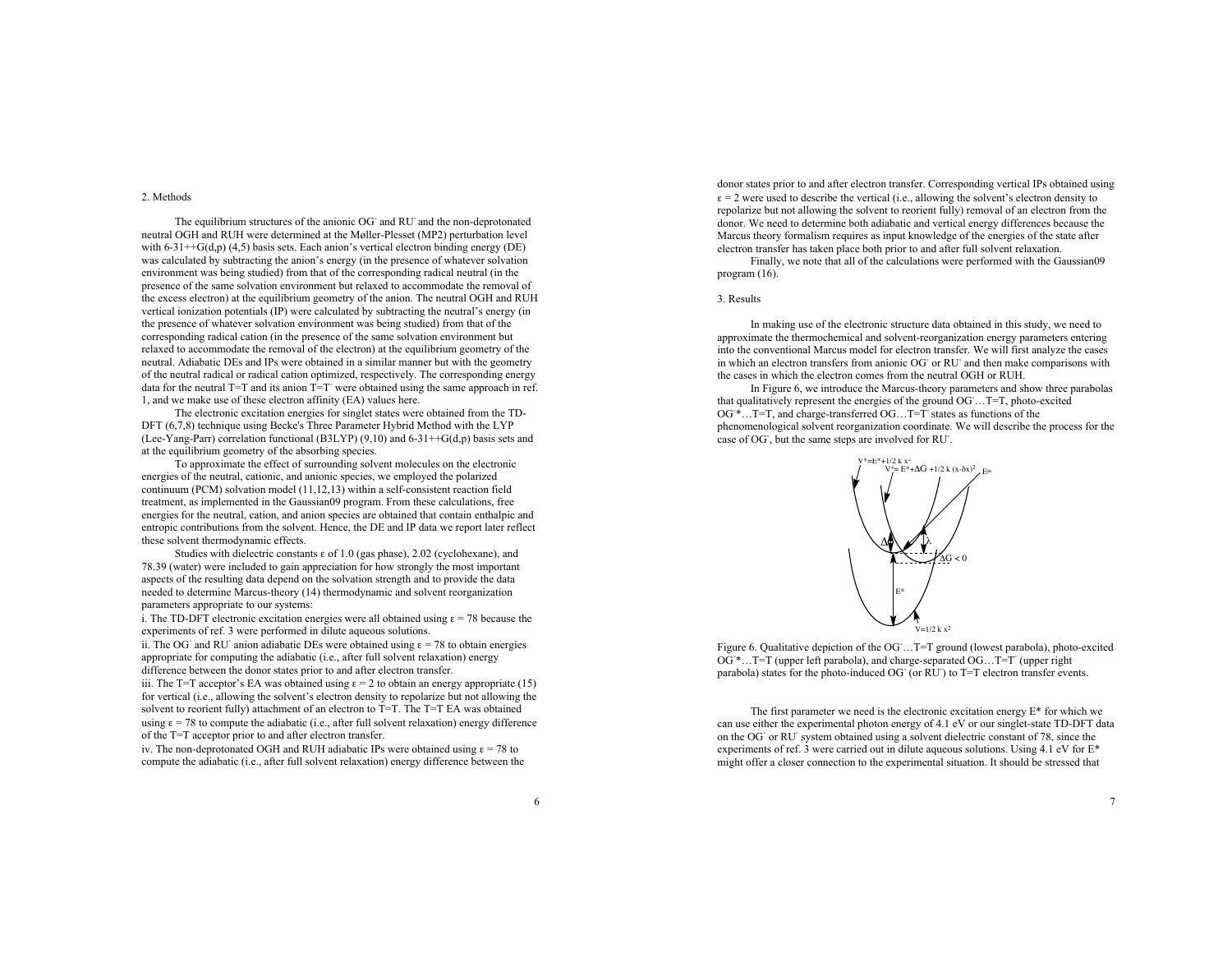the  $\pi\pi^*$  absorption spectra of these species and their anions are quite broad (see Supplementary material of ref. 2), so photons throughout this range can access the same  $\pi\pi^*$  transitions to which our TD-DFT excitation energies relate.

To estimate the adiabatic energy of the charge-transferred state OG...T=T, we subtract the electron affinity (EA) of the T=T moiety from the adiabatic detachment energy (DE) of the OG with both evaluated for a dielectric constant of  $\varepsilon = 78$ . In ref. 1, we evaluated the EA of T=T for  $\epsilon = 78$  to be 1.5 eV, and, as shown in Table 1, the  $\epsilon = 78$ adiabatic DE of OG is 4.9 eV, with both the EA and DE determined at the MP2-level of theory as we do throughout this work. These data thus place the  $OG$ . T=T state 4.9-1.5  $= 3.4$  eV above the ground state.

To compute  $\Delta G$ , we subtract from the adiabatic energy of the charge-transferred state the electronic excitation energy, which we take to be the experimental value of 4.1 eV. This gives  $\Delta G = 3.4 - 4.1 = -0.7$  eV as shown in Table 1 and is our estimate for the free energy change accompanying transfer of an electron from OG ... T=T (in the presence of a dilute aqueous solution) to form  $OG$ ...  $T=T$  after allowing the donor, acceptor, and surrounding solvent to fully relax (i.e., to repolarize their electron densities and reorient to accommodate the electron transfer).

Table 1. Electron detachment energies<sup>a</sup> (DE) and singlet excitation energies  $E^*$  at three solvent dielectric constants, and Marcus reorganization  $(\lambda)$ , activation ( $E^{act}$ ), and free energy change  $\Delta G$  for OG<sup>-</sup> and RU<sup>-</sup> (all in eV). The experimental photon energy is  $hv=4.1$  eV.

| $OG-$              | DE          | E*       | Δ   | $\Delta G$ | λ   | $E^{\text{act}}$ |
|--------------------|-------------|----------|-----|------------|-----|------------------|
| $\varepsilon = 1$  | $3.1 - 3.6$ | 4.8      |     |            |     |                  |
| $\varepsilon = 2$  | $4.0 - 4.5$ | 4.8      |     |            |     |                  |
| $\varepsilon = 78$ | $4.9 - 5.3$ | 4.7      |     |            |     |                  |
|                    |             | $hv=4.1$ | 0.7 | $-0.7$     | 1.4 | 0.09             |
| $RU-$              | DE          | E*       | Δ   | $\Delta G$ | λ   | $E^{\text{act}}$ |
| $\varepsilon = 1$  | $3.6 - 4.0$ | 4.4      |     |            |     |                  |
| $\varepsilon = 2$  | 4.4-4.9     | 4.5      |     |            |     |                  |
| $\varepsilon = 78$ | $5.2 - 5.5$ | 4.4      |     |            |     |                  |
|                    |             | $hv=4.1$ | 0.9 | $-0.4$     | 1.3 | 0.16             |

a. As explained earlier, these DE data reflect solvent entropic contributions as well. In each case, the first number is the adiabatic DE and the second is the vertical DE.

To determine the  $\Delta$  parameter, which gives the solvent reorganization parameter & through

$$
\lambda = \Delta - \Delta G \tag{3}
$$

we need to estimate the energy of the charge-transferred state after the system (solute and solvent) have had time to undergo polarization of their electron densities but before the solute or solvent has undergone geometry relaxation and reorientation to accommodate the electron transfer. We make this estimation by subtracting from the  $\epsilon$  = 78 vertical DE of OG<sup>-</sup> (5.3 eV) the  $\varepsilon = 2$  EA of T=T (in ref. 1 we determined this to be 0.5 eV), which

places the charge-transferred state at  $5.3 - 0.5 = 4.8$  eV relative to the ground state. Again, using 4.1 eV for  $E^*$ , we obtain  $\Delta = 4.8 - 4.1 = 0.7$  eV as shown in Table 1. Once  $\Delta$  and  $\Delta G$  are in hand, Eq. (3) is used to obtain  $\lambda$ , and the Marcus activation energy is calculated as

$$
E^{act} = \frac{\Delta^2}{4\lambda} \tag{4}
$$

When the above approach is applied to the  $OG^-$ ... T=T case, an activation energy of 0.09 eV is obtained. Following the same procedure for RU ... T=T, an activation energy of 0.16 eV is obtained. The main reason underlying the larger activation barrier for  $\overline{RU}$  is the higher (compared to  $OG$ ).

To explore whether these activation barriers are consistent with what is seen experimentally, we recall that in ref. 1 the rate of electron transfer from photo-excited  $OG*$  to T=T when both occur within a DNA duplex was estimated (17) to lie in the range of 0.001 to 0.01 ps<sup>-1</sup> or  $10^9$  to  $10^{10}$  s<sup>-1</sup>. The rate at which the barrier on the Marcus free energy surface is accessed must, therefore, be at least this high (i.e., once the barrier is reached, the electron transfer probability can reduce the rate but can not increase it). Assuming a pre-exponential factor of ca.  $10^{12}$  s<sup>-1</sup> to characterize the frequency at which the solvent attempts to surmount a 0.09 eV to 0.16 eV barrier, we estimate the rate for accessing the barrier to be

$$
Rate = 10^{12} \exp(-\frac{0.09 - 0.16eV}{RT})s^{-1}
$$
 (5)

At a temperature of  $22^{\circ}C$ ,  $RT = 0.58$  kcal mol<sup>-1</sup> = 0.025 eV, and thus

$$
\exp(-\frac{0.09 - 0.16eV}{RT}) = 3x10^{-2} - 2x10^{-3}
$$
 (6)  
which could produce an electron transfer rate in the range of 3 x10<sup>10</sup> s<sup>-1</sup> to 2x10<sup>9</sup> s<sup>-1</sup> if

reaching the barrier were the rate-limiting step (i.e., if the electronic coupling were strong enough). As stated above, the electron-transfer rates deduced from the DNA experiments of ref. 2 are in the  $10^9 - 10^{10}$  s<sup>-1</sup> range, and we concluded earlier that the rates in the solution-phase experiments should be similar. We therefore conclude that activation energies of ca. 0.16 eV or less are required to achieve rates consistent with the DNA and solution-phase experimental findings and that both OG and RU appear to have such Marcus activation energies, with OG- having a rate ca. 10 times that of RU- as shown in Figure 5 because it has a smaller activation barrier.

The above interpretation can be tested experimentally by increasing the maximum photon energy to, for example, 4.3 eV, which would lower the  $\Delta$  values of OG<sup>-</sup> and RU<sup>-</sup> to 0.5 eV and 0.7 eV, respectively. This would cause the respective rates to change to  $2x10^{11}$  s<sup>-1</sup> and  $2x10^{10}$  s<sup>-1</sup> meaning that both RU<sup>-</sup> and OG<sup>-</sup> should display enhanced T=T repair yields comparable to those shown for OG<sup>-</sup> in Figure 5. Hopefully, this prediction can be tested experimentally in the near future by increasing the photon energy and using a pH value within which RUH and OGH should be deprotonated.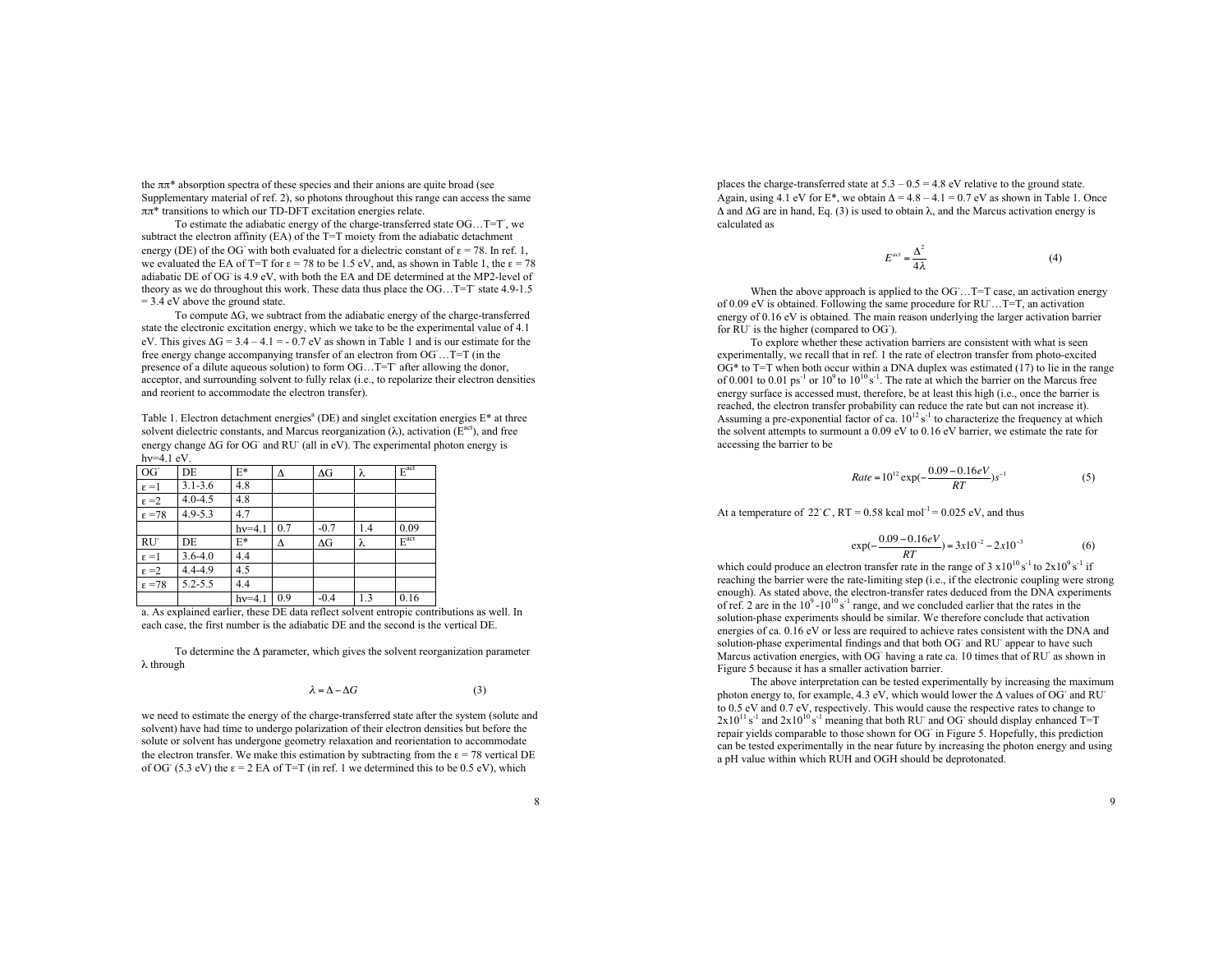The analysis just presented offers one explanation for why OGH might be capable of efficient  $T=T$  repair in pH ranges where it is deprotonated and exists as  $OG^-$  and why RUH should be less efficient in pH ranges where it exists as RU- when 4.1 eV photons are used. However, we still need to explain why both neutral OGH and RUH are less efficient than OG<sup>-</sup> (see Figure 5). In Table 2, we present the IP and  $E^*$  data pertinent to OGH and RUH that allow us to address this issue.

Table 2. Electron ionization energies<sup>a</sup> (IP) and singlet excitation energies  $E^*$  at three solvent dielectric constants, and Marcus reorganization  $(\lambda)$ , activation ( $E^{act}$ ), and free energy change  $\Delta G$  for OGH and RUH (all in eV). The photon energy is h $v=4.1$ .

| OGH                | IP          | $E^*$    | Δ   | $\Delta G$ | λ   | $E^{\text{act}}$ |
|--------------------|-------------|----------|-----|------------|-----|------------------|
| $\varepsilon = 1$  | 7.5-7.9     | 4.2      |     |            |     |                  |
| $\varepsilon = 2$  | $6.6 - 7.0$ | 4.3      |     |            |     |                  |
| $\varepsilon = 78$ | $5.6 - 6.0$ | 4.4      |     |            |     |                  |
|                    |             | $hv=4.1$ | 2.4 | 0.0        | 2.4 | 0.60             |
| <b>RUH</b>         | IP          | $E^*$    | Δ   | ΔG         | λ   | $E^{\text{act}}$ |
| $\varepsilon = 1$  | $8.0 - 8.4$ | 4.5      |     |            |     |                  |
| $\varepsilon = 2$  | $7.0 - 7.3$ | 4.5      |     |            |     |                  |
| $\varepsilon = 78$ | $5.9 - 6.2$ | 4.5      |     |            |     |                  |
|                    |             | $hv=4.1$ | 2.7 | 0.3        | 2.4 | 0.76             |

a. As explained earlier, these IP data reflect solvent entropic contributions as well. In each case, the first number is the adiabatic IP and the second is the vertical IP.

To illustrate for OGH, we take the  $\epsilon = 78$  adiabatic IP of OGH and subtract the  $\epsilon$  = 78 EA of T=T to place the charge transferred state 5.6-1.5 = 4.1 eV above the ground state after full solvent relaxation. Using the photon energy for  $E^*$  gives  $\Delta G = 4.1 - 4.1 =$ 0.0 eV.

To obtain  $\Delta$ , we take the  $\epsilon = 2$  vertical IP of OGH and subtract the  $\epsilon = 2$  EA of T=T to place the charge-transferred state  $7.0 - 0.5 = 6.5$  eV above the ground state. Using  $E^* = 4.1$  eV gives  $\Delta = 6.5 - 4.1 = 2.4$  eV.

A similar path is used to obtain the  $\Delta$  and  $\Delta G$  values for RUH. Notice that, in contrast to what was stated earlier, the IP of RUH is actually higher than that of OGH, so there is no reason to expect RUH to be a better electron donor than OGH on this basis.

The activation energies of 0.60 eV for OGH and 0.76 eV for RUH would generate barrier surmounting frequencies many orders of magnitude too small to be consistent with the observed T=T rates of Figure 4 or Figure 5. As the analysis for the anionic systems offered above indicated, activation energies below 0.16 eV are needed to achieve rates that the experimental data suggest neutral OGH or RUH are capable of. Using Eq. (4) and a  $\lambda$  value of 2.4 eV for OGH and RUH, we conclude that  $\Delta$  values of 1.2 eV or less would be needed to achieve activation energies of 0.16 eV. However, both OGH and RUH have much larger  $\Delta$  values (2.4 and 2.7, respectively as shown in Table 2).

Building on the model put forth in ref. 1, we suggest that the screened Coulomb interaction between the OGH<sup>+</sup> or RUH<sup>+</sup> cation and the  $T=T^-$  anion can lower the chargetransferred state's parabola thus decreasing both  $\Delta$  and  $\Delta G$ . A Coulomb stabilization of 2.4 – 1.2 = 1.2 eV would be needed to lower OGH's  $\Delta$  value to 1.2 eV; for RUH, a

stabilization of  $2.7 - 1.2 = 1.5$  eV is needed. In ref. 1, we proposed that such a considerable Coulomb stabilization could result from the weakly screened (e.g., through a local dielectric constant in the  $\epsilon = 2$  range) interaction (14.4eVÅ/ $\epsilon R(\hat{A})$ ) immediately after the electron transfers from OGH or RUH to T=T. A stabilization of ca. 1.2 eV could result from the OGH<sup>+</sup> cation and T=T<sup>-</sup> anion being within ca. 6 Å for  $\varepsilon = 2$ ; for RUH, a Coulomb stabilization of 1.5 eV requires the RUH<sup>+</sup> and  $T = T$  to be within ca. 5 Å. Both of these distances are in the range  $(3-6 \text{ Å})$  over which we expect electron transfer to be facile for reasons explained earlier.

It might seem unrealistic for the solution-phase  $OGH<sup>+</sup>$  and  $T=T<sup>-</sup>$  ions to experience a Coulomb interaction described by a dielectric constant of 2 rather than a value closer to 78. However, we need to keep in mind that it is only the fraction of OGH and T=T that are within ca. 6 Å of one another when photon absorption occurs that are capable of effecting electron transfer; OGH and T=T that are more distant don't have sufficient Coulomb stabilization to produce Marcus activation energies near 0.16 eV nor do they have large enough electronic couplings. Much like the OGH and  $T=T$  groups bound within the DNA duplexes studied in ref. 2, solution-phase OGH and T=T species within ca. 6 Å of one another are far from being fully solvated. They are closer to contact ion pairs than to solvent-separated ion pairs.

There is considerable precedence for using such small dielectric constants to describe interactions between charged groups that are in close proximity even when the surrounding medium is aqueous. Newton and co-workers (18) treat such situations by using three distance ranges within which separate dielectric constants apply, depending on the distance R between the charged species. At long distances, the bulk static dielectric constant is used; at very close distances,  $\epsilon = 1$  is applied, and at intermediate distances, the high-frequency dielectric constant is used. For water, they use a highfrequency dielectric constant of  $\varepsilon_n = 1.8$ ; for many solvents,  $\varepsilon_n$  is in the 1.8-2.1 range. Along similar lines, Karplus and co-workers (19) introduced a distance-dependent dielectric constant  $\varepsilon(R)$  that (see Figure 1 in ref. 19) remains small and quite constant for R-values up to ca. 6 Å and then increases strongly. A distance-dependent dielectric constant was used earlier by Ramstein et al (20) and, as shown in Figure 1 of ref. 19, has similar R-dependence to that of ref. 19. On the basis of these earlier studies, we believe our description of the interaction between proximal  $OGH^+$  and  $T=T^-$  in terms of a screened Coulomb interaction with  $\varepsilon \approx 2$  is reasonable.

Therefore, we suggest that Coulomb stabilization between the donor cation and acceptor anion lying within 5-6 Å lowers the  $\Lambda$  values for OGH and RUH to ca. 1.2 eV and generates activation energies in the ca. 0.16 eV range, thus producing T=T repair rates an order of magnitude lower than for anionic OG<sup>-</sup> (whose activation energy is ca.  $0.09 \text{ eV}$ ) but similar to anionic RU<sup>-</sup> (whose activation energy is ca.  $0.16 \text{ eV}$ ). This interpretation could be tested by increasing the photon energy from 4.1 eV to 4.4 eV, which would decrease the  $\Delta$  values (including Coulomb stabilization) for OGH and RUH to ca. 0.9, thus lowering the activation barrier to ca. 0.08 eV and increasing the rate by an order of magnitude.

4. Summary

The electronic structure calculations performed in this study provide data that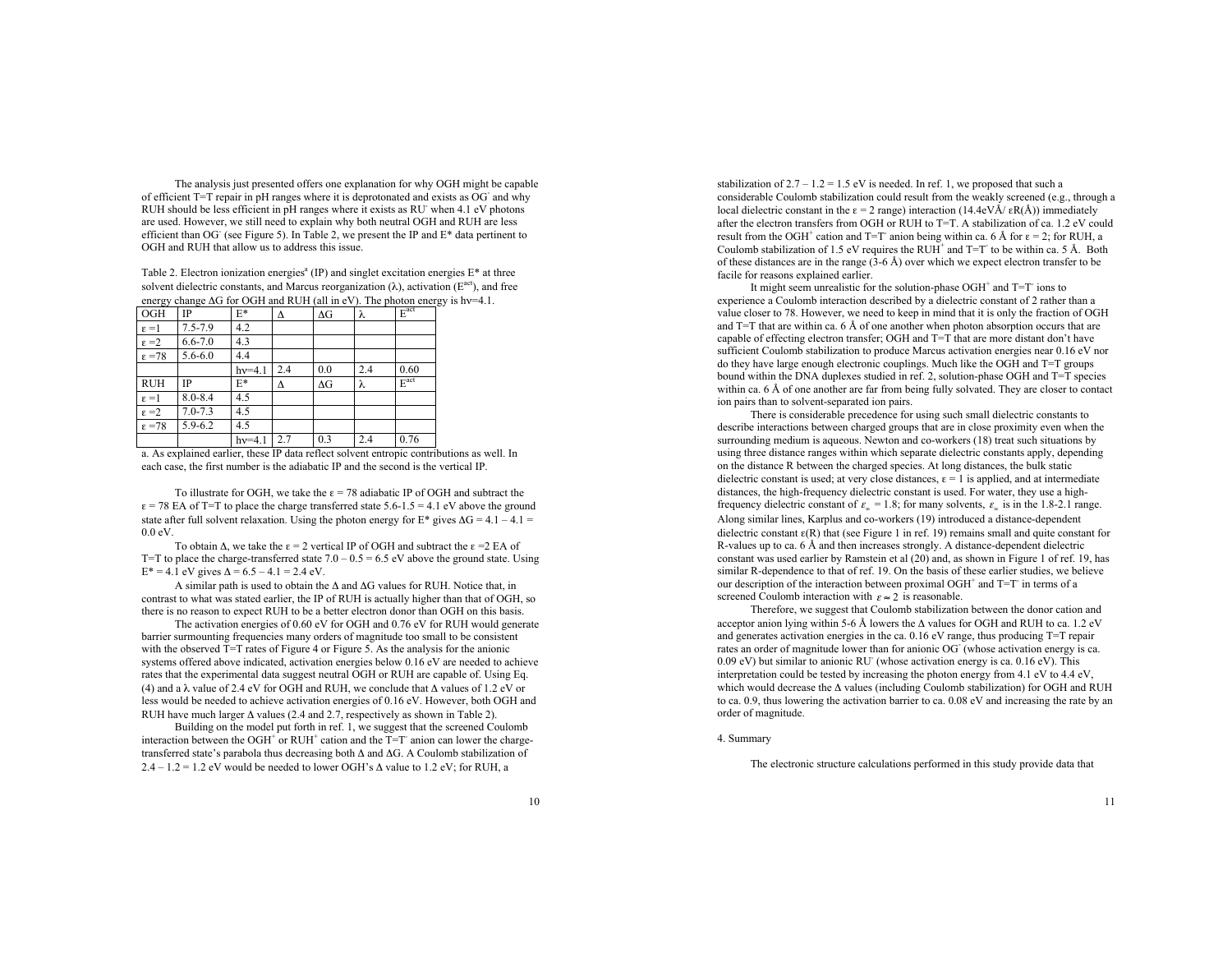supports the following description of the trends in the T=T repair rates and yields for the two donor species (OGH and RUH) that were studied.

i. The intrinsic rates of T=T repair as determined by the rates of electron transfer from photo-excited solution-phase OGH or RUH are quite similar to those observed when the OGH is spatially localized within a DNA duplex.

ii. The large difference in T=T repair yield over 5-7 h exposure to < 4.1 eV photons between the DNA-duplex and solution-phase experimental data derives from differences in local densities of OGH (or RUH)  $T=\overline{T}$  pairs existing within ca. 6 Å of one another. In the DNA duplexes, the local densities of such pairs are much higher.

iii. Both in DNA duplexes and in solutions, screened Coulomb stabilization is needed to produce a thermally accessible Marcus activation barrier for the neutral OGH (or RUH) to T=T electron transfer. For the anionic donors, Coulomb stabilization is not operative, but accessible activation barriers can result if the detachment energy (DE) and electronic excitation energy E\* provide a good energy match to the T=T acceptor's electron affinity (EA) (through  $\overrightarrow{DE}(d\overrightarrow{onor}; \varepsilon = 78) - EA(T = T; \varepsilon = 2) \approx E^*$ ).

iv. The rate of T=T repair for solution-phase deprotonated OGH (i.e., for OG) is considerably higher than for RU<sup>-</sup> when  $\leq$  4.1 eV photons are used because OG<sup>-</sup> has a better  $DE - EA \approx E^*$  match. It is predicted that using 4.3 eV photons could render RU<sup>-</sup> as efficient as OG- in repairing T=T damage because a smaller activation barrier would result.

 $v$ . The T=T repair rates for the anionic reagents (e.g., OG) can exceed those for the neutral reagents (e.g., OGH or RUH) because the former do not require (21) the donor and acceptor to be within ca. 6 Å since Coulomb stabilization is not operative for the anionic donors.

In addition to explaining the trends observed in the DNA-duplex and solutionphase data of refs. 2 and 3, the insights gained in this study provide a framework for designing new reagents to effect T=T repair. In particular, we suggest that i. Anionic reagents are favored over neutral species because they do not require the substantial Coulomb stabilization that the neutrals do. As a result, the distances over which anionic reagents can be effective might be extended (of course, the decay of the electronic coupling strengths will also limit the anions' effective range). ii. Anions whose detachment energy and electronic excitation energy allow for a good energy match ( $DE - EA \approx E^*$ ) to the acceptor's electron affinity should be favorable. iii. Although not addressed here, for repairing T=T damage within DNA, it would be beneficial to design anionic reagents having a molecular "shape" that would cause them to fit into and bind reversibly to the "kink" of DNA that occurs at the T=T site.

## **Acknowledgements**

We thank the Polish National Science Center (NSC) for grant No. 530-8371-D191-12 to P. S. Computer resources from the Center for High Performance Computing at the University of Utah are also acknowledged.

# **References**

 $\overline{a}$ 

1. Anusiewicz, I, Świerszcz, I, Skurski, P and Simons, J, 2013, J. Phys. Chem. A, XXX, XXX-XXX: DOI: 10.1021/jp305561u

2. Nguyen, K V and Burrows, C J, 2011, J. Am. Chem. Soc. 133, 14586–14589

3. Nguyen, K V and Burrows, C J, 2012, J. Phys. Org. Chem., 25 574–577

4. McLean, A D, Chandler, G S, 1980 *J. Chem. Phys.*, 72, 5639-5648.

5. Krishnan, R, Binkley, J S, Seeger, R, Pople, J A, 1980, *J. Chem. Phys.*, *72*, 650-654.

6. Bauernschmitt, R and Ahlrichs, R, 1996, *Chem. Phys. Lett.*, 256, 454-64.

7. Casida, M E, Jamorski, C, Casida, K C and Salahub, D R, 1998, *J. Chem. Phys.*, 108, 4439-49.

8. Scalmani, G, Frisch, M J, Mennucci, B, Tomasi, J, Cammi, R and Barone, V, 2006, *J. Chem. Phys.*, 124 094107: 1-15.

9. Lee, C, Yang, W and Parr, R G, 1988, *Phys. Rev. B* 37, 785.

10. Becke, A D, 1988 *Phys. Rev. A* 38, 3098.

11. Miertus, S, Scrocco, E and Tomasi, J*,* 1992 *Chem. Phys. 55*, 117-129.

12. Miertus, S and Tomasi, J, 1982, *Chem. Phys. 65*, 239-245.

13. Cossi, M, Barone, V, Cammi, R and Tomasi, J, 1996, *Chem. Phys. Lett.*, *255*, 327- 335.

14. See, for example, Marcus, R A, 1964, Annu. Rev. Phys. Chem. 15, 155 and Newton, M D, 1994, Chem. Rev. 91, 767.

15. Makov, G and Nitzan, A, 1994, J. Phys. Chem., 98, 3459-3466. Later in Section 3, we give additional references for using a dielectric constant in this range to describe the high-frequency (polarization) response.

16. Gaussian 09, Revision B.01, Frisch, M J, Trucks, G W, Schlegel, H B, Scuseria, G E, Robb, M A, Cheeseman, J R, Scalmani, G, Barone, V, Mennucci, B, Petersson, et. al., Gaussian, Inc., Wallingford CT, 2009.